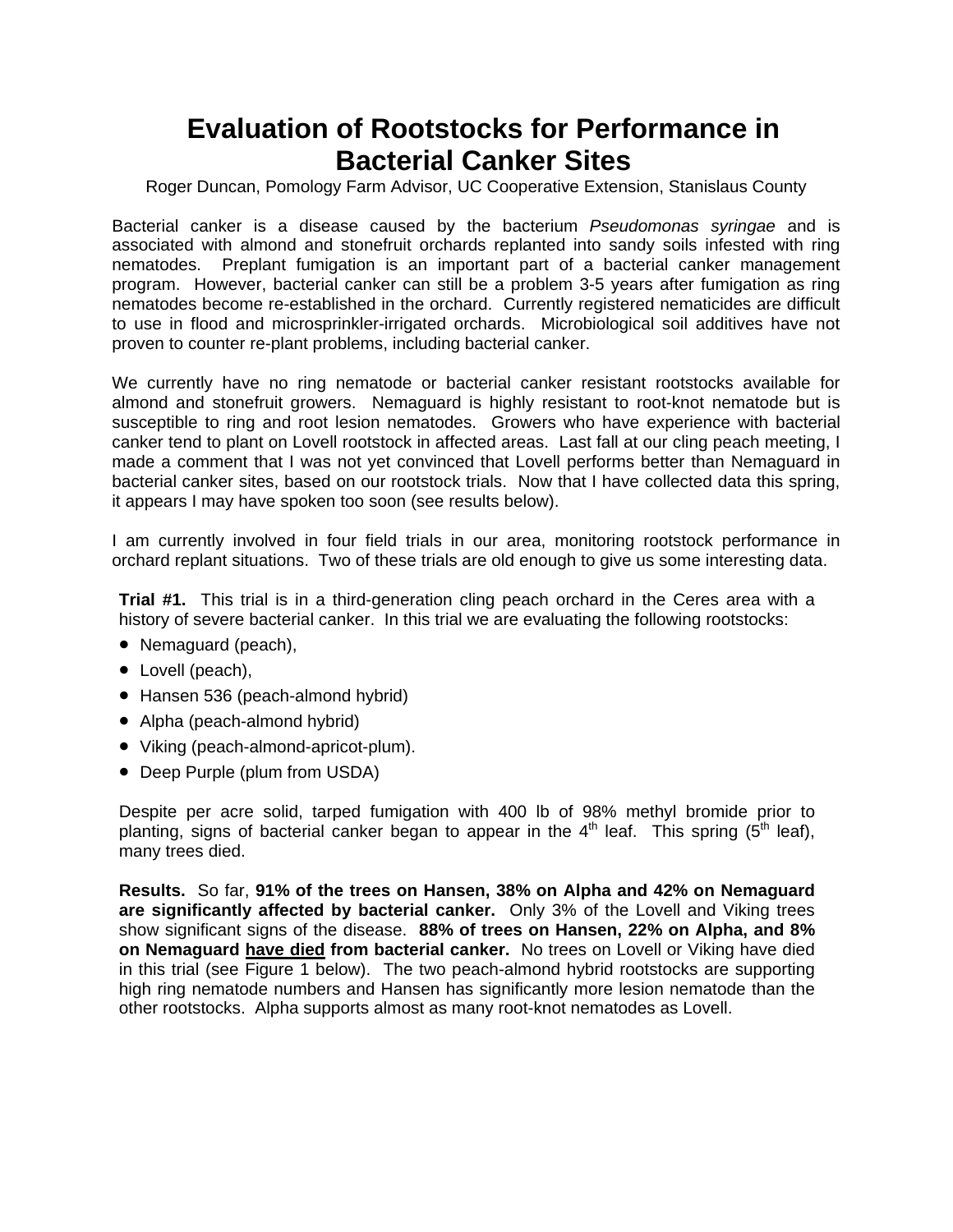# Figure 1. A Comparison of Peach Rootstocks Killed by Bacterial Canker.



**Trial #2.** This trial is in a replanted almond orchard near Escalon with a history of bacterial canker. This orchard site was also fumigated with 400 lb per acre of 98% methyl bromide. In this trial, we are monitoring the performance of:

- Nemaguard (peach)
- Lovell (peach)
- Guardian (peach)
- Hansen 536 (peach-almond hybrid)
- Nickels (peach-almond)
- Bright's hybrid (peach-almond)
- Viking (peach-almond-apricot-plum)
- Atlas (peach-almond-apricot-plum)

In 2002 ( $5<sup>th</sup>$  leaf), only the three peach-almond hybrid rootstocks showed signs of bacterial canker (see Figure 2 below). Not much has changed this spring except a few of the trees on Hansen and Nickels have died. Results from this trial compliment the results from the peach trial.